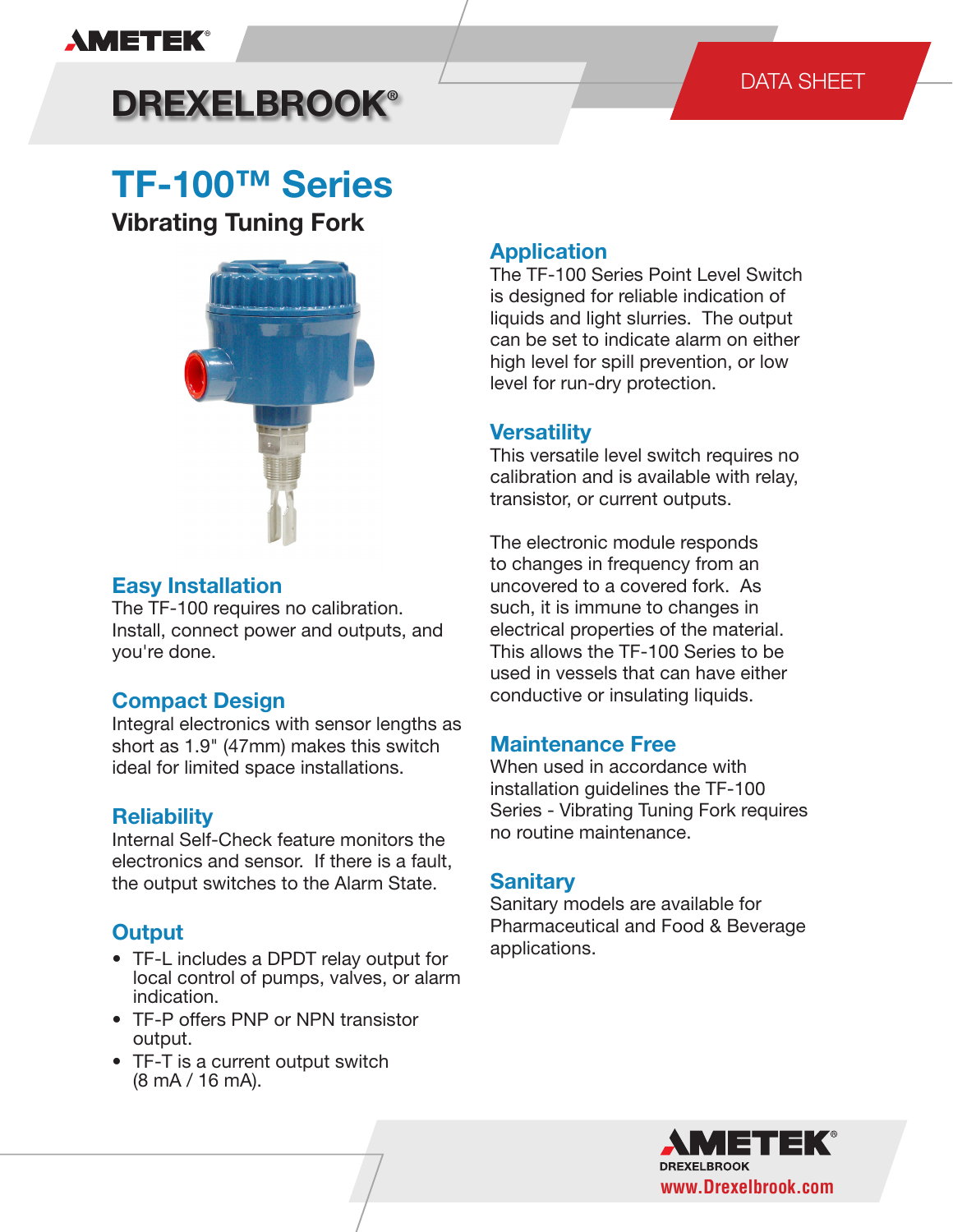# *Z-tron IV™ Z4-Series* **TF-100 TF-100™ ™ Series**

# **Specifications**

| <b>TF-100</b>                             | <b>TF-L Relay Output</b>                                                                                                                                                                                                                                                                                                                                                                                                                                                                                            | <b>TF-P Transistor Output</b>                                                                                                                                                                                                                                                                                                                                                                                                                                                                                     | <b>TF-T Current Output</b>                                                                                                                                                                                                                                                                                                                                                                                                                                                                                                                                                                                                                                                                                                                                                                                                                                                                                 |
|-------------------------------------------|---------------------------------------------------------------------------------------------------------------------------------------------------------------------------------------------------------------------------------------------------------------------------------------------------------------------------------------------------------------------------------------------------------------------------------------------------------------------------------------------------------------------|-------------------------------------------------------------------------------------------------------------------------------------------------------------------------------------------------------------------------------------------------------------------------------------------------------------------------------------------------------------------------------------------------------------------------------------------------------------------------------------------------------------------|------------------------------------------------------------------------------------------------------------------------------------------------------------------------------------------------------------------------------------------------------------------------------------------------------------------------------------------------------------------------------------------------------------------------------------------------------------------------------------------------------------------------------------------------------------------------------------------------------------------------------------------------------------------------------------------------------------------------------------------------------------------------------------------------------------------------------------------------------------------------------------------------------------|
| <b>Technology</b>                         | <b>Vibrating Tuning Fork</b>                                                                                                                                                                                                                                                                                                                                                                                                                                                                                        | <b>Vibrating Tuning Fork</b>                                                                                                                                                                                                                                                                                                                                                                                                                                                                                      | <b>Vibrating Tuning Fork</b>                                                                                                                                                                                                                                                                                                                                                                                                                                                                                                                                                                                                                                                                                                                                                                                                                                                                               |
| <b>Calibration</b>                        | None                                                                                                                                                                                                                                                                                                                                                                                                                                                                                                                | None                                                                                                                                                                                                                                                                                                                                                                                                                                                                                                              | None                                                                                                                                                                                                                                                                                                                                                                                                                                                                                                                                                                                                                                                                                                                                                                                                                                                                                                       |
| <b>Modes of Operation</b><br>(Protection) | High Level (Overfill)<br>Low Level (Run-Dry)                                                                                                                                                                                                                                                                                                                                                                                                                                                                        | High Level (Overfill)<br>Low Level (Run-Dry)                                                                                                                                                                                                                                                                                                                                                                                                                                                                      | High Level (Overfill)<br>Low Level (Run-Dry)                                                                                                                                                                                                                                                                                                                                                                                                                                                                                                                                                                                                                                                                                                                                                                                                                                                               |
| <b>Repeatability</b>                      | Approx. 2 mm with vertical<br>Installation                                                                                                                                                                                                                                                                                                                                                                                                                                                                          | Approx. 2 mm with vertical<br>Installation                                                                                                                                                                                                                                                                                                                                                                                                                                                                        | Approx. 2 mm with vertical<br>Installation                                                                                                                                                                                                                                                                                                                                                                                                                                                                                                                                                                                                                                                                                                                                                                                                                                                                 |
| <b>Ambient Electronic</b><br>Temp.        | - 40 $^{\circ}$ to 158 $^{\circ}$ F<br>- 40 $\degree$ to 70 $\degree$ C                                                                                                                                                                                                                                                                                                                                                                                                                                             | - 40 $^{\circ}$ to 158 $^{\circ}$ F<br>- 40° to 70° C                                                                                                                                                                                                                                                                                                                                                                                                                                                             | - 40 $\degree$ to 158 $\degree$ F<br>- 40 $^{\circ}$ to 70 $^{\circ}$ C                                                                                                                                                                                                                                                                                                                                                                                                                                                                                                                                                                                                                                                                                                                                                                                                                                    |
| <b>Storage Temperature</b>                | - 40° to 176° F<br>- 40 $^{\circ}$ to 80 $^{\circ}$ C                                                                                                                                                                                                                                                                                                                                                                                                                                                               | - 40° to 176° F<br>- 40° to 80° C                                                                                                                                                                                                                                                                                                                                                                                                                                                                                 | - 40 $^{\circ}$ to 176 $^{\circ}$ F<br>- 40° to 80° C                                                                                                                                                                                                                                                                                                                                                                                                                                                                                                                                                                                                                                                                                                                                                                                                                                                      |
| <b>Indicators</b>                         | Two Color LED<br>(Red / Green)                                                                                                                                                                                                                                                                                                                                                                                                                                                                                      | Two Color LED<br>(Red / Green)                                                                                                                                                                                                                                                                                                                                                                                                                                                                                    | Two Color LED<br>(Red / Green)                                                                                                                                                                                                                                                                                                                                                                                                                                                                                                                                                                                                                                                                                                                                                                                                                                                                             |
| <b>Power Requirement</b>                  | 20 to 253 VAC, 50/60hZ<br>20 to 72 VDC                                                                                                                                                                                                                                                                                                                                                                                                                                                                              | 10 to 55 VDC                                                                                                                                                                                                                                                                                                                                                                                                                                                                                                      | 11 to 36 VDC                                                                                                                                                                                                                                                                                                                                                                                                                                                                                                                                                                                                                                                                                                                                                                                                                                                                                               |
| <b>Density</b>                            | 0.7 to 2.5g/cm <sup>3</sup> (Standard)<br>0.5 to 0.7g/cm <sup>3</sup> (Selectable)                                                                                                                                                                                                                                                                                                                                                                                                                                  | 0.7 to 2.5q/cm <sup>3</sup> (Standard)<br>0.5 to 0.7g/cm <sup>3</sup> (Selectable)                                                                                                                                                                                                                                                                                                                                                                                                                                | 0.7 to 2.5g/cm <sup>3</sup> (Standard)<br>0.5 to 0.7g/cm <sup>3</sup> (Selectable)                                                                                                                                                                                                                                                                                                                                                                                                                                                                                                                                                                                                                                                                                                                                                                                                                         |
| <b>Output</b>                             | <b>DPDT Relay</b><br>Min 10 micro Amps<br>Max 5 Amps AC<br>1 Amp DC                                                                                                                                                                                                                                                                                                                                                                                                                                                 | <b>Floating Transistor</b><br>PNP or NPN                                                                                                                                                                                                                                                                                                                                                                                                                                                                          | 8 mA Normal<br>16 mA Alarm                                                                                                                                                                                                                                                                                                                                                                                                                                                                                                                                                                                                                                                                                                                                                                                                                                                                                 |
| <b>Housing</b>                            | <b>Powder Coated Aluminum</b>                                                                                                                                                                                                                                                                                                                                                                                                                                                                                       | <b>Powder Coated Aluminum</b>                                                                                                                                                                                                                                                                                                                                                                                                                                                                                     | Powder Coated Aluminum                                                                                                                                                                                                                                                                                                                                                                                                                                                                                                                                                                                                                                                                                                                                                                                                                                                                                     |
| <b>Ingress Protection</b>                 | NEMA 4X / IP66                                                                                                                                                                                                                                                                                                                                                                                                                                                                                                      | NEMA 4X / IP66                                                                                                                                                                                                                                                                                                                                                                                                                                                                                                    | NEMA 4X / IP66                                                                                                                                                                                                                                                                                                                                                                                                                                                                                                                                                                                                                                                                                                                                                                                                                                                                                             |
| <b>Approvals</b>                          | Explosion proof Class 1,<br>F M<br>Div. 1 Groups A, B, C, D,<br>T5 Ta = $60^{\circ}$ C, Explosion<br>APPROVED<br>Proof Class 1, IIC T5 Ta = 60° C<br>Dust Ignition Proof Div, II, III, Groups E,<br>F, G, T5 Ta = 60° C, Type NEMA 4X/IP66<br>Non-incendive Class 1, Div. 2 Groups A,<br>B, C, D, T5 Ta = $60^{\circ}$ C<br>Non-incendive Class 1, Div. 2, IIC T5 Ta<br>$= 60^{\circ}$ C, Suitable for Class II, Div. 2, F,<br>G, T5 Ta = $60^{\circ}$ C<br>Suitable for Class III, Div. 1, T5 Ta =<br>$60^\circ$ C | Explosion proof Class 1,<br>F M<br>Div. 1 Groups A, B, C, D,<br>T5 Ta = $60^\circ$ C, Explosion<br>APPROVED<br>Proof Class 1, IIC T5 Ta = 60° C<br>Dust Ignition Proof Div, II, III, Groups E,<br>F, G, T5 Ta = 60° C, Type NEMA 4X/IP66<br>Non-incendive Class 1, Div. 2 Groups A,<br>B, C, D, T5 Ta = $60^{\circ}$ C, Non-incendive<br>Class 1, Div. 2, IIC T5 Ta = $60^{\circ}$ C<br>Suitable for Class II, Div. 2, F, G, T5 Ta<br>$= 60^{\circ}$ C, Suitable for Class III, Div. 1, T5<br>Ta = $60^{\circ}$ C | Explosion proof Class 1,<br>F M<br>Div. 1 Groups A, B, C, D,<br>T5 Ta = $60^{\circ}$ C, Explosion<br>APPROVED<br>Proof Class 1, IIC T5 Ta = 60° C<br>Dust Ignition Proof Div, II, III, Groups E,<br>F, G, T5 Ta = $60^{\circ}$ C, Type NEMA 4X/IP66<br>Intrinsically Safe Class I, II, III, Groups<br>A, B, C, D, E, F, G, T4 TA = 60° C when<br>powered by an I.S. supply meeting the<br>following entity requirements:<br>Vmax = $31$ V, Imax = $166$ mA, Pi =<br>$0.667W$ , Ci = 0n F, Li = omH, 12 - 31<br>VDC 116 mA Max.<br>I/O/Aex ia / IIC/T4 TA = $60^{\circ}$ C, ANI/1/II,<br>III, 2, A, B, C, D, E, F, G, T5 Ta = 60° C,<br>Non-incendive Class 1, Div. 2 Groups A,<br>B, C, D, T5 Ta = $60^{\circ}$ C<br>Non-incendive Class 1, Div. 2, IIC T5 Ta<br>$= 60^{\circ}$ C, Suitable for Class II, Div. 2, F,<br>G, T5 Ta = $60^\circ$ C, Suitable for Class III,<br>Div. 1, T5 Ta = $60^{\circ}$ C |
|                                           | CLI, Div. 1, Groups A, B, C, & D,<br>CLII, III, Div. 1, Groups E, F, & G,<br>T5 Ta = $60^{\circ}$ C,<br>Type 5, 4X, IP66                                                                                                                                                                                                                                                                                                                                                                                            | CLI, Div. 1, Groups A, B, C, & D,<br>CLII, III, Div. 1, Groups E, F, & G,<br>T5 Ta = $60^{\circ}$ C,<br>Type 5, 4X, IP66                                                                                                                                                                                                                                                                                                                                                                                          | CLI, Div. 1, Groups A, B, C, & D<br>CLII, III, Div. 1, Groups E, F, & G<br>T5 Ta = $60^{\circ}$ C<br>Type 5, 4X, IP66<br>CLI, II, III Div. 1, Groups A, B,<br>C, D, E, F, & G<br>Class I, Zone 0<br>T4 Ta = $60^{\circ}$ C<br>Type 4, 4X, IP66                                                                                                                                                                                                                                                                                                                                                                                                                                                                                                                                                                                                                                                             |

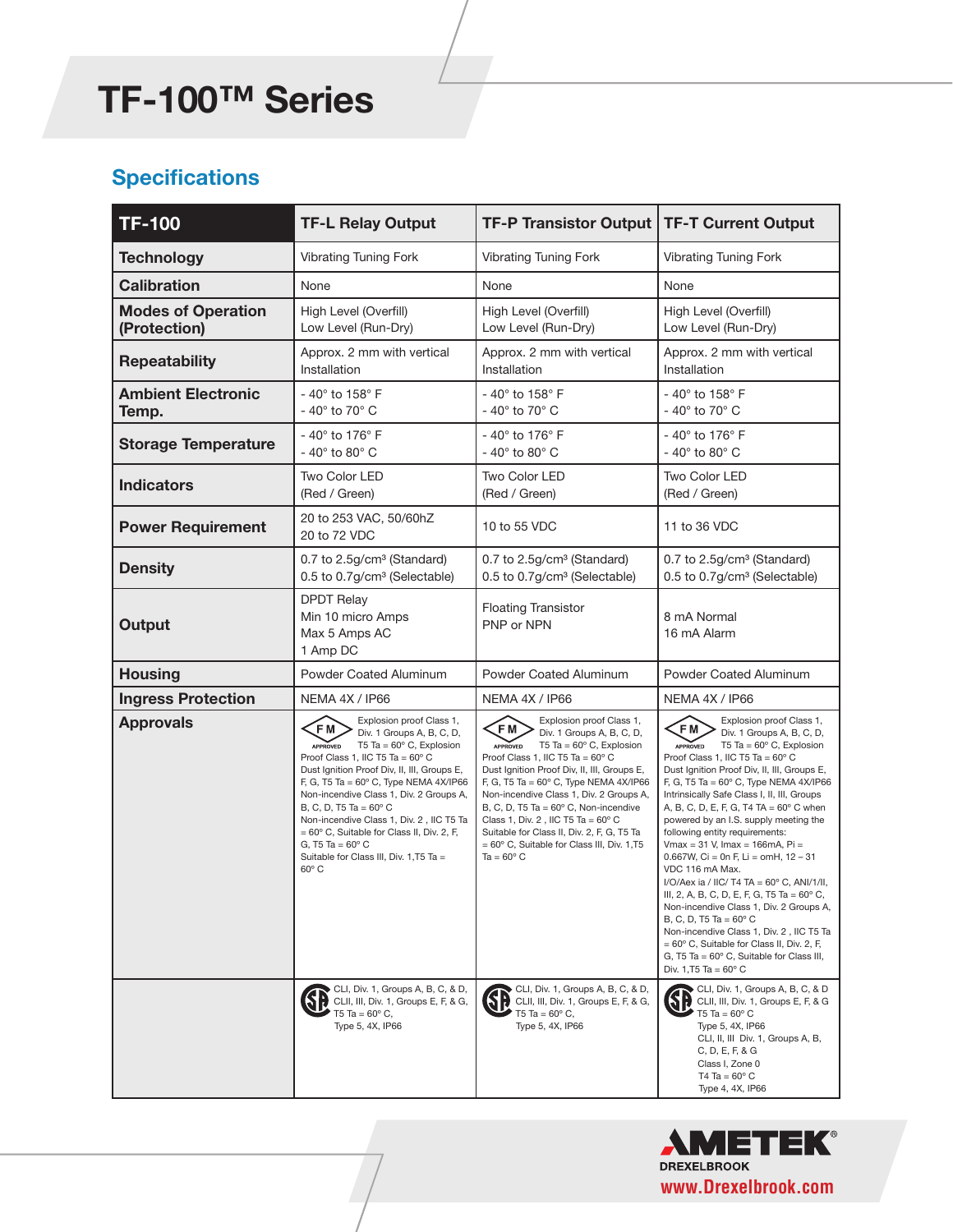# *TF-100™ Series* **TF-100 TF-100™ ™ Series**

# **Specifications**

| <b>Sensing Element</b>                                        |                                                                                  |                                                                                  |                                                                                  |
|---------------------------------------------------------------|----------------------------------------------------------------------------------|----------------------------------------------------------------------------------|----------------------------------------------------------------------------------|
| <b>Materials of</b><br><b>Construction</b>                    | 316 L Stainless Steel<br>(optional flanges and<br>tri-clamp mountings available) | 316 L Stainless Steel<br>(optional flanges and<br>tri-clamp mountings available) | 316 L Stainless Steel<br>(optional flanges and<br>tri-clamp mountings available) |
| <b>Mounting</b><br>34 inch NPT (Standard)                     |                                                                                  | 34 inch NPT (Standard)                                                           | 34 inch NPT (Standard)                                                           |
| <b>Temperature</b>                                            | $-58^\circ$ to $302^\circ$ F<br>$-50^\circ$ to 150 $^\circ$ C                    | $-58^\circ$ to $302^\circ$ F<br>$-50^\circ$ to 150 $^\circ$ C                    | $-58^\circ$ to $302^\circ$ F<br>$-50^\circ$ to 150 $^\circ$ C                    |
| Vacuum to 928 psi<br><b>Process Pressure</b><br>(0 to 64 Bar) |                                                                                  | Vacuum to 928 psi<br>(0 to 64 Bar)                                               | Vacuum to 928 psi<br>(0 to 64 Bar)                                               |
| <b>Viscosity</b>                                              | 0.1 to 10,000 Centipoise                                                         | 0.1 to 10,000 Centipoise                                                         | 0.1 to10,000 Centipoise                                                          |

## **Wiring**

#### **TF-L Relay Output**



### **TF-P Transistor Output**



### **TF-T Current Output**